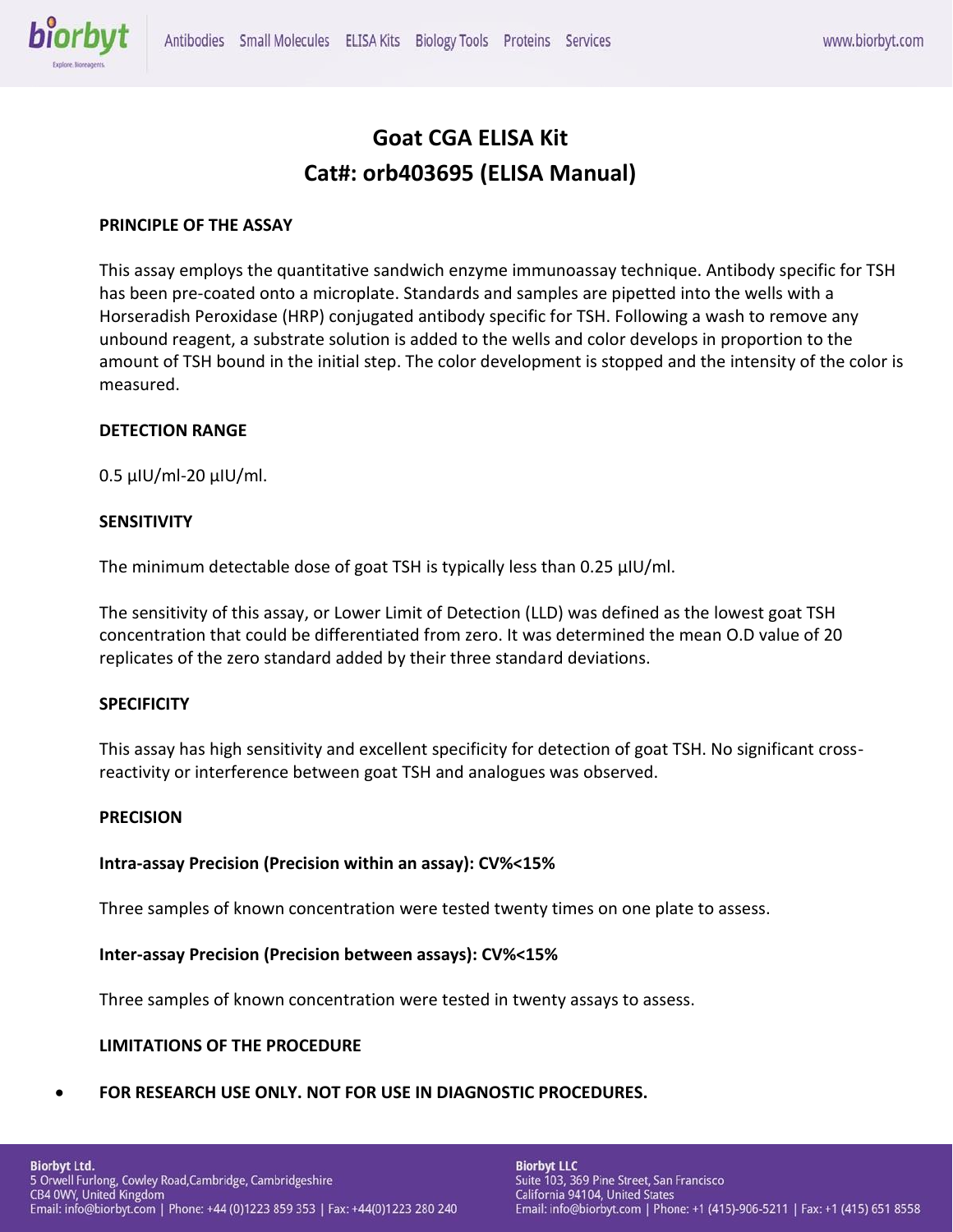- biorbyt
	- The kit should not be used beyond the expiration date on the kit label.
	- Do not mix or substitute reagents with those from other lots or sources.
	- If samples generate values higher than the highest standard, dilute the samples and repeat the assay.
	- Any variation in operator, pipetting technique, washing technique, incubation time or temperature, and kit age can cause variation in binding.
	- This assay is designed to eliminate interference by soluble receptors, binding proteins, and other factors present in biological samples. Until all factors have been tested in the Immunoassay, the possibility of interference cannot be excluded.

**Note:** Limited by current skills and knowledge, it is impossible for us to complete the crossreactivity detection between goat TSH and all the analogues, therefore, cross reaction may still exist.

# **MATERIALS PROVIDED**

| Reagents                       | Quantity         |
|--------------------------------|------------------|
| Assay plate                    | 1(96 wells)      |
| Standard                       | 6x1ml            |
| HRP-conjugate                  | 1x6ml            |
| Wash Buffer (20 x concentrate) | $1 \times 15$ ml |
| Substrate A                    | $1 \times 7$ ml  |
| Substrate B                    | 1 x 7 m          |
| <b>Stop Solution</b>           | 1 x 7 m          |
| Adhesive Strip (For 96 wells)  | 4                |
| Instruction manual             | 1                |

# **STANDARD CONCENTRATION**

| Standard   S1  |  | S <sub>3</sub> | S4 | S6 |
|----------------|--|----------------|----|----|
| Concentr   0.5 |  | ر . ے          |    | 20 |
| ation          |  |                |    |    |
| $(\mu$ IU/ml)  |  |                |    |    |

# **STORAGE**

| Unopened kit | Store at 2 -8°C. Do not use the kit  |
|--------------|--------------------------------------|
|              | beyond the expiration date.          |
| Opened kit   | May be stored for up to one month at |
|              | $2 - 8^{\circ}$ C.                   |

**\*Provided this is within the expiration date of the kit.**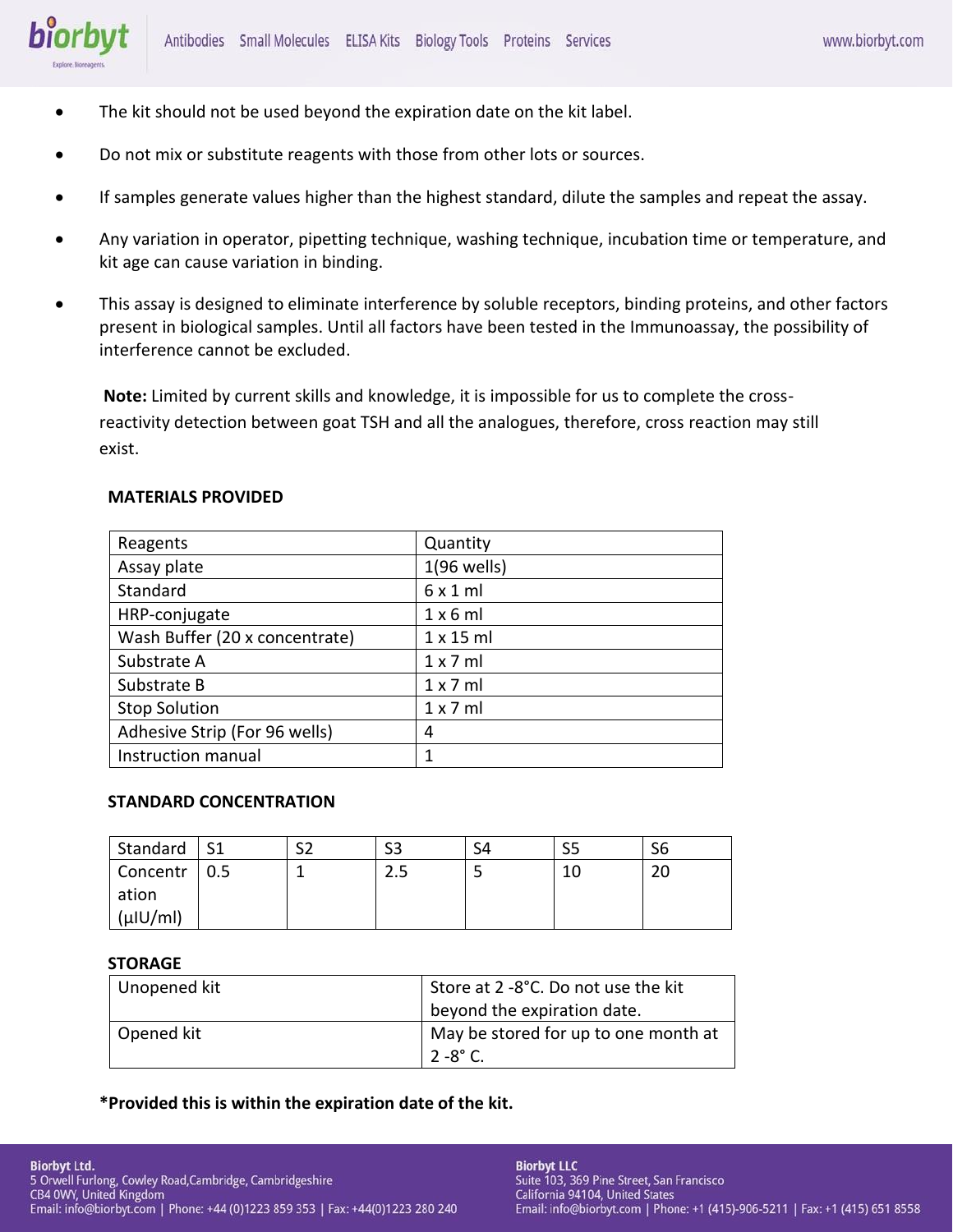

## **OTHER SUPPLIES REQUIRED**

- Microplate reader capable of measuring absorbance at 450 nm, with the correction wavelength set at 600 nm -630 nm.
- An incubator which can provide stable incubation conditions up to 37°C±0.5°C.
- Squirt bottle, manifold dispenser, or automated microplate washer.
- Absorbent paper for blotting the microtiter plate.
- 100 mL and 500 mL graduated cylinders.
- Deionized or distilled water.
- Pipettes and pipette tips.
- Test tubes for dilution.

#### **PRECAUTIONS**

The Stop Solution provided with this kit is an acid solution. Wear eye, hand, face, and clothing protection when using this material.

## **SAMPLE COLLECTION AND STORAGE**

- **Serum** Use a serum separator tube (SST) and allow samples to clot for two hours at room temperature or overnight at 4°C before centrifugation for 15 minutes at 1000 ×g. Remove serum and assay immediately or aliquot and store samples at -20°C or -80°C. Avoid repeated freeze-thaw cycles.
- **Plasma** Collect plasma using EDTA, or heparin as an anticoagulant. Centrifuge for 15 minutes at 1000 ×g at 2-8°C within 30 minutes of collection. Assay immediately or aliquot and store samples at -20°C or - 80°C. Avoid repeated freeze-thaw cycles.
- **Tissue Homogenates** 100mg tissue was rinsed with 1X PBS, homogenized in 1 ml of 1X PBS and stored overnight at -20°C. After two freeze-thaw cycles were performed to break the cell membranes, the homogenates were centrifuged for 5 minutes at 5000 x g, 2 -8°C. The supernate was removed and assayed immediately. Alternatively, aliquot and store samples at -20°C or -80°C. Centrifuge the sample again after thawing before the assay. Avoid repeated freeze-thaw cycles.

#### **Note:**

1. Biorbyt is only responsible for the kit itself, but not for the samples consumed during the assay. The user should calculate the possible amount of the samples used in the whole test. Please reserve sufficient samples in advance.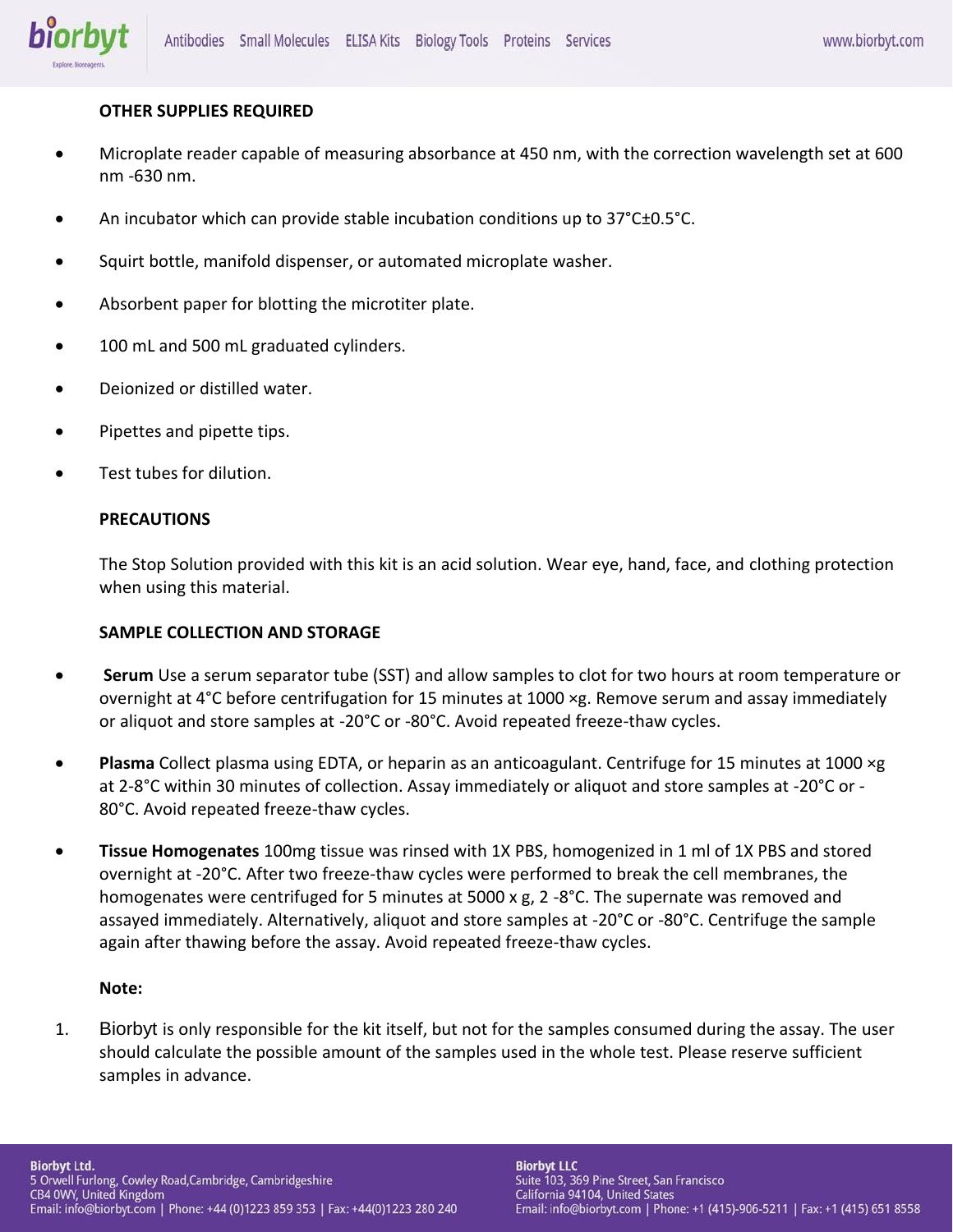

- 2. Samples to be used within 5 days may be stored at 2-8°C, otherwise samples must be stored at -20°C (≤1month) or -80°C (≤2month) to avoid loss of bioactivity and contamination.
- 3. Grossly hemolyzed samples are not suitable for use in this assay.
- 4. If the samples are not indicated in the manual, a preliminary experiment to determine the validity of the kit is necessary.
- 5. Please predict the concentration before assaying. If values for these are not within the range of the standard curve, users must determine the optimal sample dilutions for their particular experiments.
- 6. Tissue or cell extraction samples prepared by chemical lysis buffer may cause unexpected ELISA results due to the impacts of certain chemicals.
- 7. Owing to the possibility of mismatching between antigen from other resource and antibody used in our kits (e.g., antibody targets conformational epitope rather than linear epitope), some native or recombinant proteins from other manufacturers may not be recognized by our products.
- 8. Influenced by the factors including cell viability, cell number and also sampling time, samples from cell culture supernatant may not be detected by the kit.
- 9. Fresh samples without long time storage are recommended for the test. Otherwise, protein degradation and denaturalization may occur in those samples and finally lead to wrong results.

## **REAGENT PREPARATION**

## **Note:**

- **Kindly use graduated containers to prepare the reagent.**
- Bring all reagents to room temperature (18-25°C) before use for 30min.
- Distilled water is recommended to be used to make the preparation for reagents or samples. Contaminated water or container for reagent preparation will influence the detection result.

**Wash Buffer(1x)-** If crystals have formed in the concentrate, warm up to room temperature and mix gently until the crystals have completely dissolved. Dilute 15 ml of Wash Buffer Concentrate (20 x) into deionized or distilled water to prepare 300 ml of Wash Buffer (1 x).

## **ASSAY PROCEDURE**

**Bring all reagents and samples to room temperature before use. Centrifuge the sample again after thawing before the assay. It is recommended that all samples and standards be assayed in duplicate.** 

1. Prepare all reagents and samples as directed in the previous sections.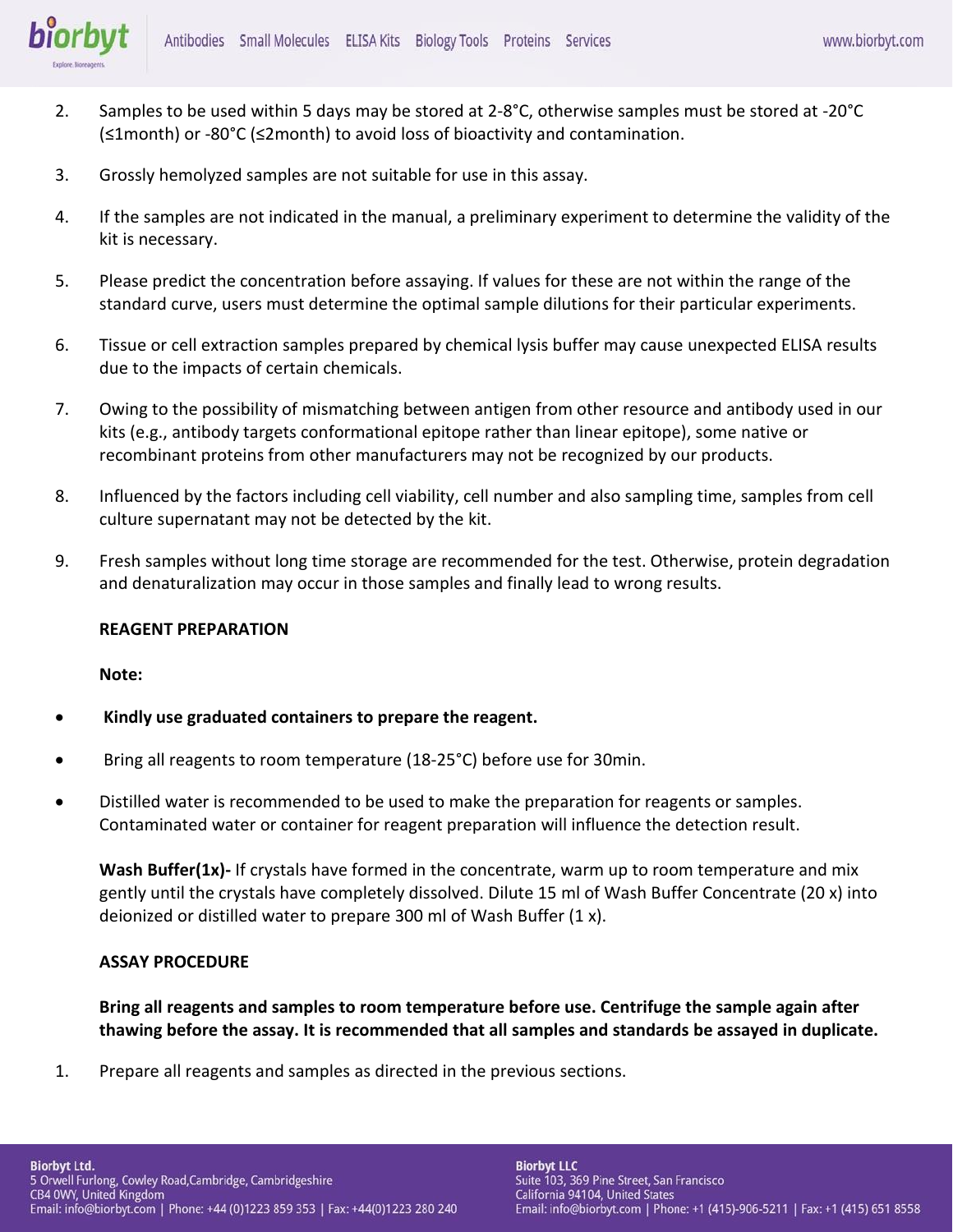

- 2. Determine the number of wells to be used and put any remaining wells and the desiccant back into the pouch and seal the ziploc, store unused wells at 4°C.
- 3. Set a **Blank** well without any solution.
- 4. Add 100μl of **Standard** or **Sample** per well. Standard need test in duplicate.
- 5. Add 50μl of **HRP-conjugate** to each well (Not to Blank well). Mix well and then incubate for 2 hours at 37°C.
- 6. Aspirate each well and wash, repeating the process two times for a total of three washes. Wash by filling each well with **Wash Buffer** (200μl) using a squirt bottle, multi-channel pipette, manifold dispenser, or autowasher, and let it stand for 10 seconds, complete removal of liquid at each step is essential to good performance. After the last wash, remove any remaining Wash Buffer by aspirating ordecanting. Invert the plate and blot it against clean paper towels.
- 7. Add 50μl of **Substrate A** and 50μl of **Substrate B** to each well, mix well. Incubate for 15 minutes at 37°C. Keeping the plate away from drafts and other temperature fluctuations in the dark.
- 8. Add 50μl of **Stop Solution** to each well, gently tap the plate to ensure thorough mixing.
- 9. Determine the optical density of each well within 10 minutes, using a microplate reader set to 450 nm.

Note:

- 1. The final experimental results will be closely related to validity of the products, operation skills of the end users and the experimental environments.
- 2. Samples or reagents addition: Please carefully add samples to wells and mix gently to avoid foaming. Do not touch the well wall as possible. For each step in the procedure, total dispensing time for addition of reagents or samples to the assay plate should not exceed 10 minutes. This will ensure equal elapsed time for each pipetting step, without interruption. Duplication of all standards and specimens, although not required, is recommended. To avoid cross-contamination, change pipette tips between additions of each standard level, between sample additions, and between reagent additions. Also, use separate reservoirs for each reagent.
- 3. Incubation: To ensure accurate results, proper adhesion of plate sealers during incubation steps is necessary. Do not allow wells to sit uncovered for extended periods between incubation steps. Once reagents have been added to the well strips, DO NOT let the strips DRY at any time during the assay. Incubation time and temperature must be observed.
- 4. Washing: The wash procedure is critical. Complete removal of liquid at each step is essential to good performance. After the last wash, remove any remaining Wash Solution by aspirating or decanting and remove any drop of water and fingerprint on the bottom of the plate. Insufficient washing will result in poor precision and falsely elevated absorbance reading. When using an automated plate washer, adding a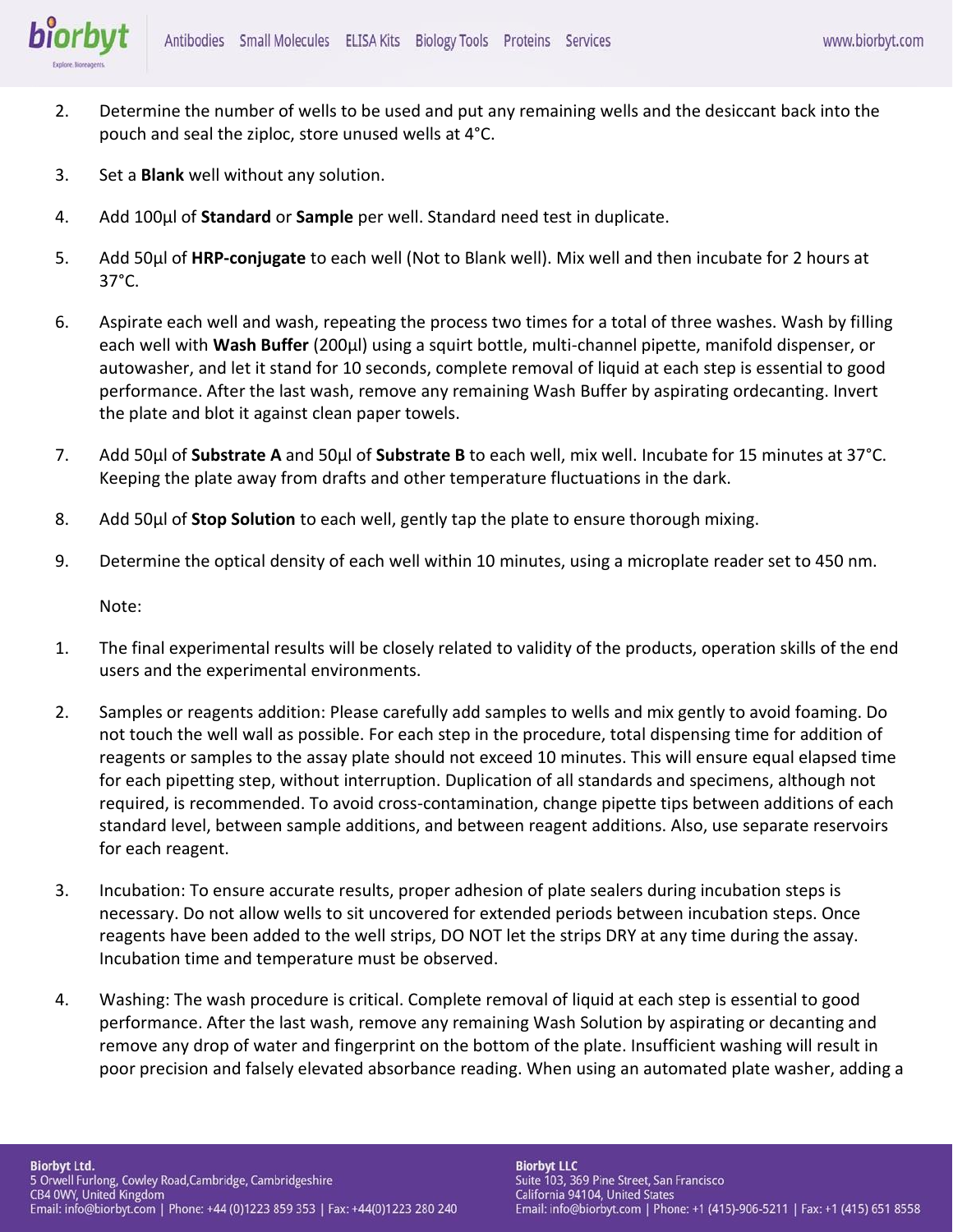biorbyt

30 second soak period following the addition of wash buffer, and/or rotating the plate 180 degrees between wash steps may improve assay precision.

- 5. Controlling of reaction time: Observe the change of color after adding Substrates (e.g. observation once every 10 minutes). Substrates should change from colorless or light blue to gradations of blue. If the color is too deep, add Stop Solution in advance to avoid excessively strong reaction which will result in inaccurate absorbance reading.
- 6. Substrates are easily contaminated. Substrates should remain colorless or light blue until added to the plate. Please protect it from light.
- 7. Stop Solution should be added to the plate in the same order as the Substrates. The color developed in the wells will turn from blue to yellow upon addition of the Stop Solution. Wells that are green in color indicate that the Stop Solution has not mixed thoroughly with the Substrates.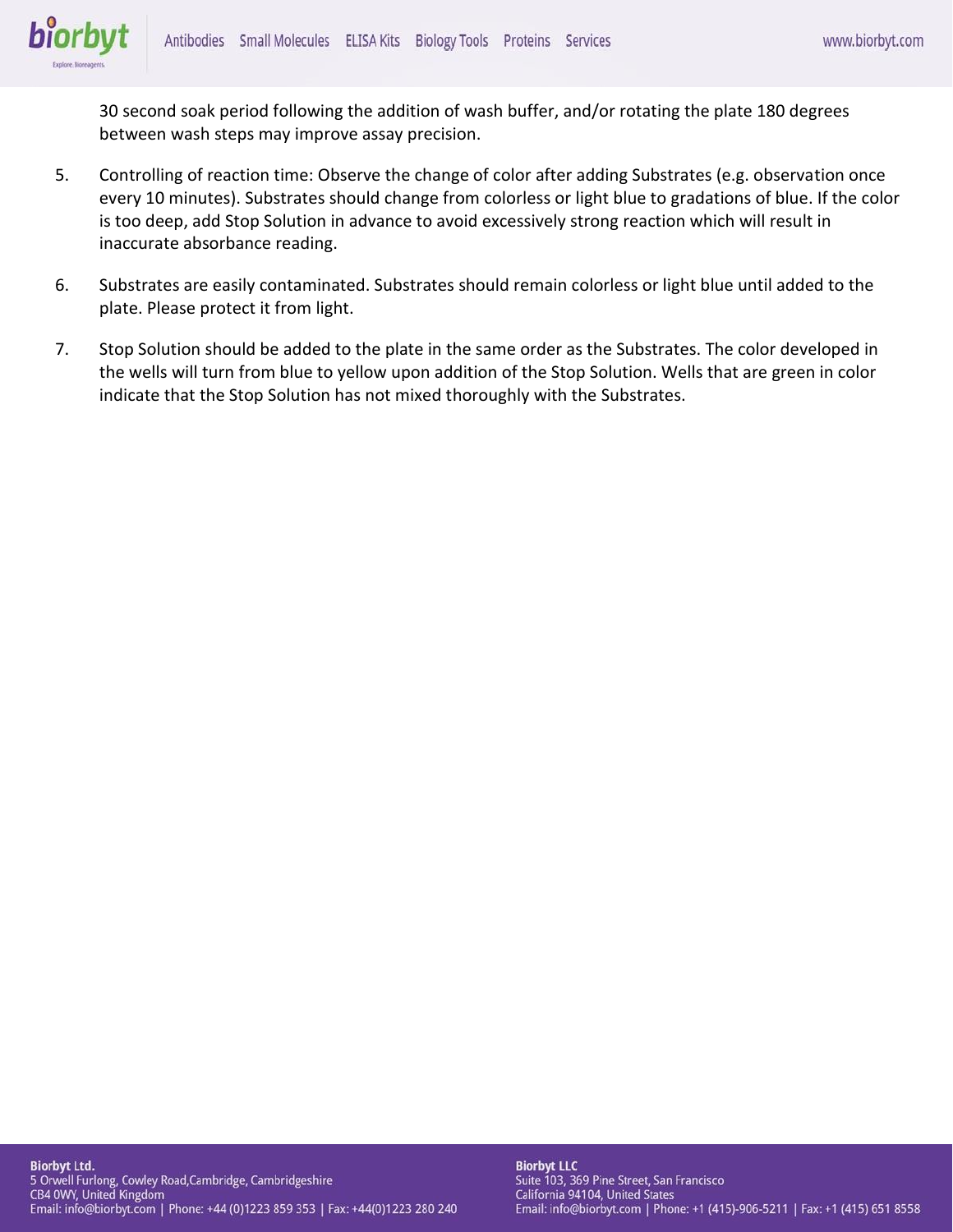

## **ASSAY PROCEDURE SUMMARY**



**Biorbyt Ltd.** 5 Orwell Furlong, Cowley Road, Cambridge, Cambridgeshire<br>CB4 0WY, United Kingdom Email: info@biorbyt.com | Phone: +44 (0)1223 859 353 | Fax: +44(0)1223 280 240